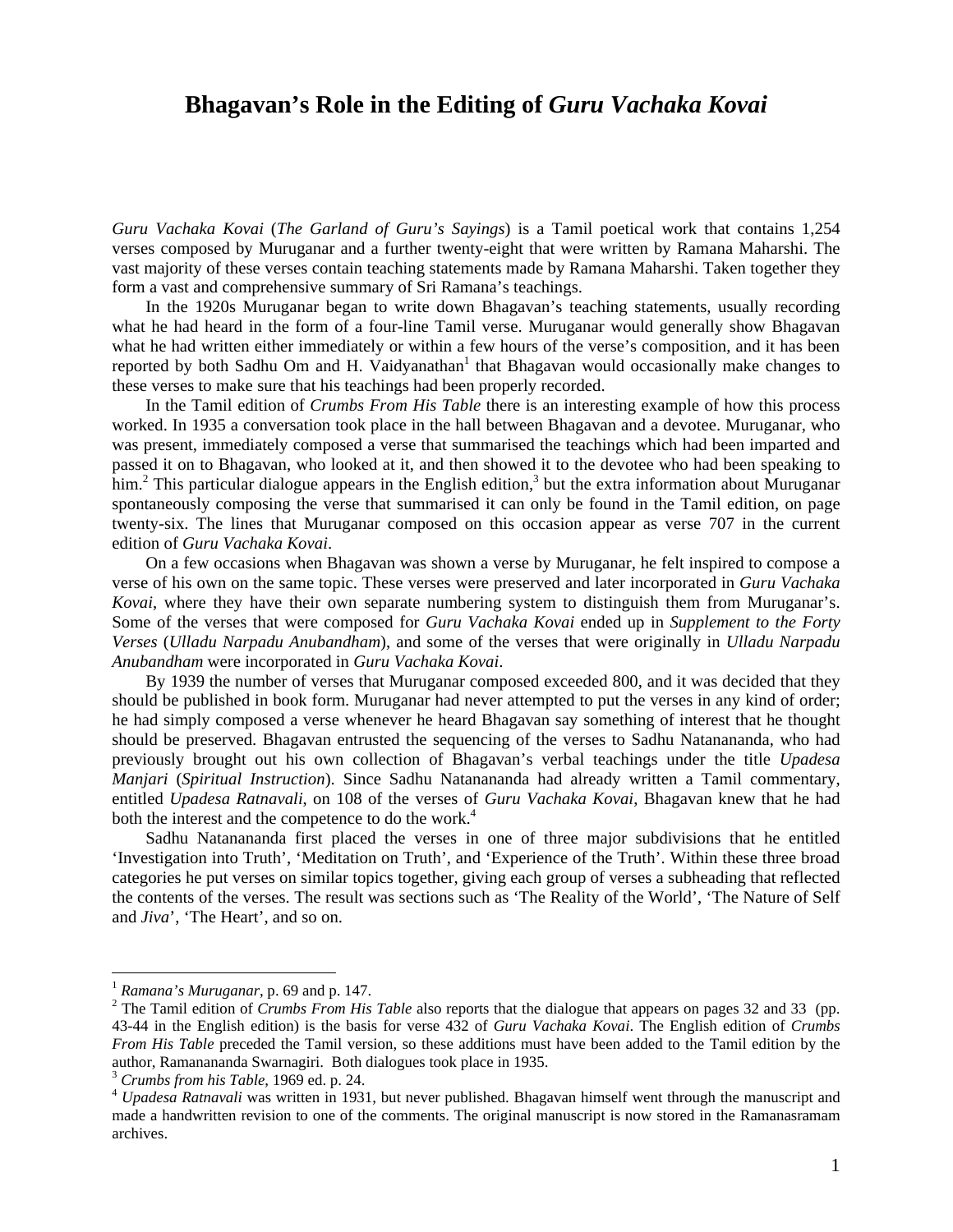During Bhagavan's lifetime all of Muruganar's writings were published by Ramana Padananda, a devotee who was so inspired by Muruganar and his writings, he spent years of his life collecting, preserving and publishing his poetry. When Sadhu Natanananda had arranged all the verses thematically, they were sent to Ramana Padananda to be published. At some point during the printing process Ramana Padananda printed a proof copy and sent it to Ramanasramam so that Bhagavan could have the opportunity to check and revise what had been written. This proof copy, with Bhagavan's extensive corrections scribbled all over it, still exists, and is now stored in the Sri Ramanasramam archives.

Many of the changes Bhagavan made could be classified as copy editing: in some places he improved the style of the poetry; elsewhere he made more felicitous and euphonious rhymes for some of the lines; he changed the sequencing in several places,<sup>[5](#page-1-0)</sup> and on at least one page he corrected a grammatical mistake that Muruganar had made. More importantly, though, he checked each verse to ensure that his teachings had been properly and accurately recorded. Whenever he deemed it necessary, he crossed out a part of Muruganar's original verse and substituted words of his own that he felt gave a more accurate rendering of his statements.

As Bhagavan worked his way through the proofs, he composed nine more verses and wrote them down in the place where they should be printed. $6\text{W}$  When the work was ready to go to the press, there were a total of twenty-four verses by Bhagavan in the text in addition to those composed by Muruganar. Bhagavan's verses were printed in bold type and given a separate numbering system to distinguish them from the verses that Muruganar had composed. Here is a typical example of a new verse, composed by Bhagavan, and written on the proof sheet:

**PP.** கண்மருகசியத்திறன்<br>
481. கண்மமியற் றத்தொடங்குங் கத்தறை குரென்னத்<br>
தன்மெயறி வேகன்ம தத்துவமாம்—கன்மமுதல்<br>ஆர்தன்னே யாய்ந்தறிக்கற் முலன்றிக் கன்மமுடி<br>
வார்ந்தவுப சாந்த மரிது.<br>
பொலை கூட்டு விடுக்கத்தில் சிரிது.<br>கோலை கூட்ட சுசு. கன்மரகசியத்திறன் 2

The (6) indicates that this is the sixth of Bhagavan's verses to appear in the text, and the arrow shows where Bhagavan wanted it to be included. The verse Bhagavan wrote here says:

Simply to enquire, 'Who is it that experiences this karma, this alienation [*vibhakti*], this separation [*viyoga*] and this ignorance?' constitutes in itself [the paths of] karma, *bhakti*, yoga, and *jnana*. For when, upon enquiry, the "I" ceases to be, these [karma, and so on] are [known to be] eternally without existence. Only abiding as the Self is the state of reality.

I will now give a few more examples from the proof copy to show how Bhagavan's editorial interventions modified the meanings of the verses he chose to change. I will give the 1939 verse number first, followed, after a colon, by the number in the current edition. The 1939 edition only had 852 verses by Muruganar, whereas the current edition has 1,254. These extra verses were interpolated at appropriate

<span id="page-1-0"></span> <sup>5</sup> Verses 27, 192, 303, 307 and 740 (1939 edition numbering) were moved to their final published location by Bhagavan. Presumably this was done to give a better logical flow to the ideas being presented. <sup>6</sup>

<span id="page-1-1"></span> $\delta$  In all editions of the work Bhagavan's verses are numbered B 1, B 2, and so on. B 10, B 11, B 12 B 13, B 15, B 20, B 23, B 26, and B 28 (numbering from the present edition) were handwritten by Bhagavan on the proof copy. It is reasonable to assume that he composed these verses as he was checking the proofs.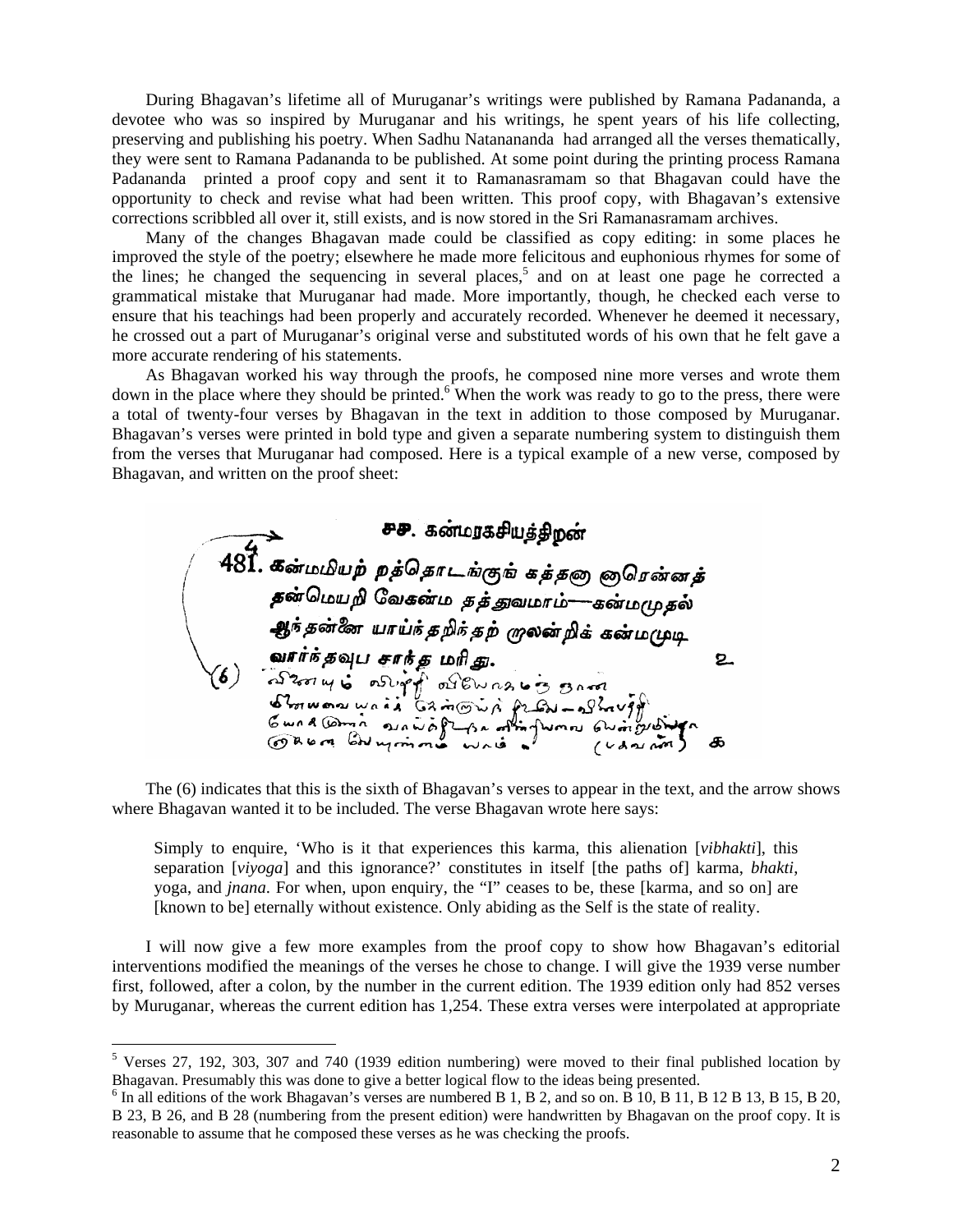places in the book, rather than at the end, so the numbers in the current edition differ from the original 1939 edition.

**Verse 75:115** 

75. ஒன்றே முதலாக வுள்ளனபோன் மும்முதலே கன்றெனயா ரும்முன் னயப்பதேன்-என்றுல் லோ GOSA de Ammais ını

With Bhagavan's revisions the verse says:

If it is asked, 'When the prime entity is only one, why do all teachers and religions soften their stance and accept initially that it is beneficial to say that the prime entities [God, the *jiva* and the world] are three?' the answer is: 'Unless it is agreed that the three entities are real, the *jiva*, being whirled about by externalised attention [*suttarivu*], will not be able to accept that One, the reality'.

In the second half of the verse Muruganar had originally written: 'The answer is, will anything other than the removal [of superimposition] be useful for establishing [people] in the transcendental state? Pray tell!'

Muruganar's original verse encapsulates a common vedantic idea:

Vedanta as a whole, mentions as a cause of bondage and release 'superimposition' [*aropa*] and 'effacement' [*apavada*] respectively. Bondage is caused by superimposition; release by its effacement.<sup>[7](#page-2-0)</sup>

Bhagavan dropped the idea of superimposition and replaced it with the alternative notion that in the state where attention is externalised and focused on objects [*suttarivu*], one is incapable of comprehending the truth of the oneness of the Self.

**Verse 305:450** 

குருவாசகக்கோவை  $A$ <sub>n</sub> $A$  $(60$ *n* $m$   $\theta$   $6)$   $\sin$   $\sin$ **)5.** திடமாக வுட்செறிக்கார் தம்மையே யல்லால்  $m$   $m$   $n$ Gonran ന്മാ জ خه ۶۹ இப்<del>ரிட் தனத</del> <del>மூன முக வா</del>ரா நி<del>டு தன</del>  $66902$ 串

With Bhagavan's changes, the revised verse says:

<span id="page-2-0"></span> <sup>7</sup> *Kaivalya Navaneetam,* part one, verse. 26.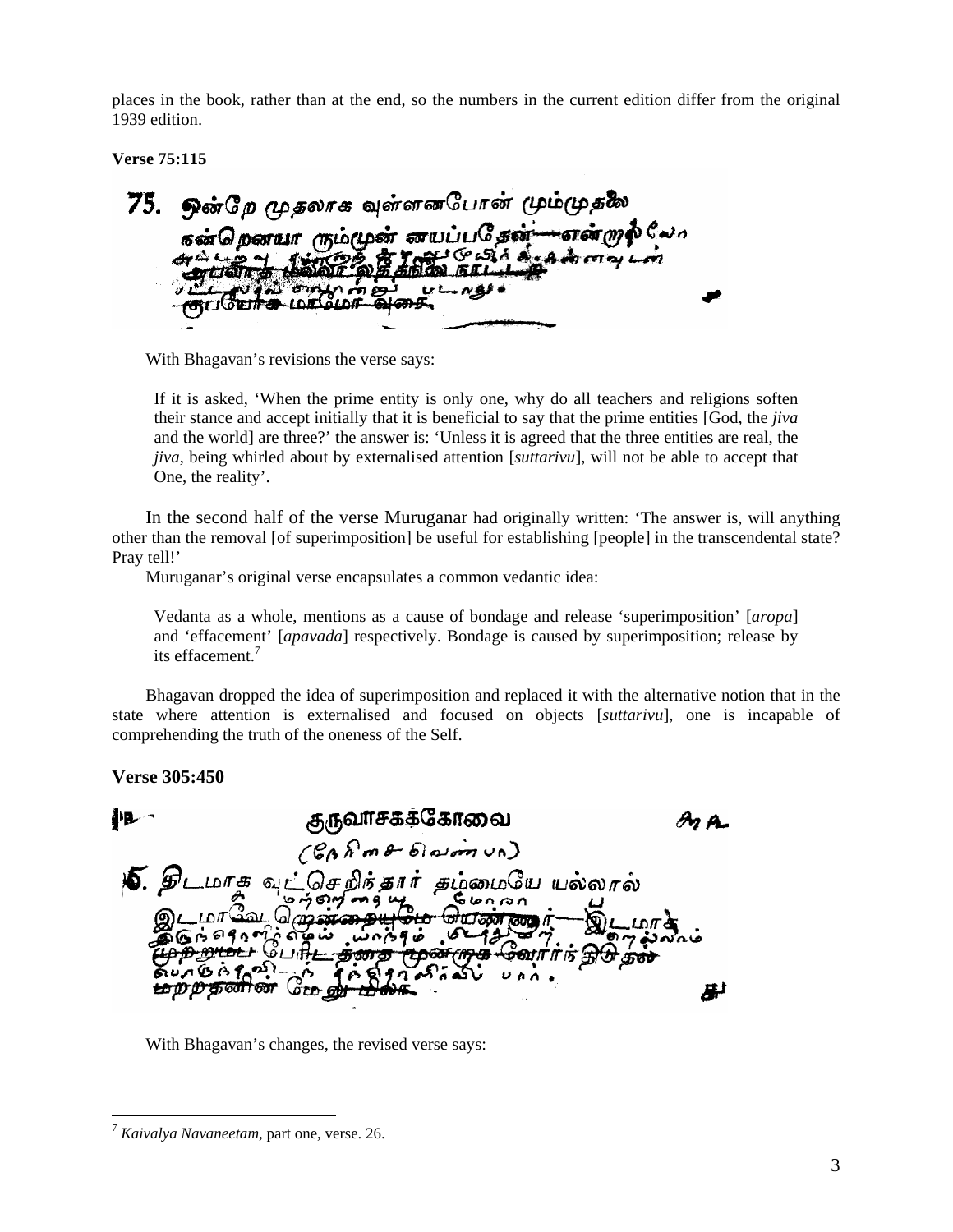He who is steadfastly focused in the Heart will not see anything as the ground [the substratum] except his Self. He who is that screen-like reality which exists and shines will provide the space for everything to appear within him, and he will also cause these [appearances] to shine.

Compare this with Muruganar's original version:

He who is steadfastly focused in the Heart will not regard any other thing as the ground [the substratum] except his Self. Much less will he see the one supreme existing ground that ripens into space as three different places.

The word translated here as 'place' is the same word that is used to denote the three different persons in grammar: first person, second person and third person. One could therefore translate this Muruganar verse in such a way that it indicated that one who is 'steadfastly focused in the Heart' is only aware of 'I', the one supreme existing first person of grammar.

In its original form this verse seems to be linked to verse 748, which is about time:

Those who are firmly anchored in the state of the Self will see only the Self, and no such thing as time. Much less will they see the one principle that ripens into time as the three different times.

Bhagavan's rewriting of the second half of verse 450 introduced an idea that was so different, the two original verses no longer make a symmetrical pair.

**Verse 36:57** 

36. மண்டுபல வாக தீயங்குமிப் பாழுலகப் பண்டைஙிலே பல்வண்ணப் பச்சைமயில்---- அண்டரசம் ஒன்றேபோ லொன்*ரு* யுறுசுகமா மிவ்வு<mark>ண்</mark>மை .<br>நின்றேபா ரான்ம நிலே. உள

The revised version says:

Just as the yolk of the egg of the many-hued green peacock is only one [in colour], the original state of this empty world, which appears to be distorted into teeming multiplicity, is pure and unalloyed happiness. By abiding in the state of the Self, know this truth now, even while that Self, appearing as an effect, takes the form of the world manifesting through the power of *maya*.

Through changing only one letter here, Bhagavan makes an interesting philosophical point. Muruganar had originally written 'which shines as teeming multiplicity'. Bhagavan's correction indicates that it is the Self alone that shines, not the distorted and fragmented, unreal world that is projected by the individual self. In a similar correction to verse 274 (the original verse number was 185) Bhagavan changed 'shines as an ordinary human being' to 'appears to be an ordinary human being'. In Bhagavan's terminology only the formless Self shines; its various appearances and manifestations do not.

### **Verse 4:10**

Muruganar felt that it was Bhagavan who was guiding and inspiring him to record the teachings of *Guru Vachaka Kovai*. In his original draft of verse four, which was part of a sequence that explains how the work came into existence, he wrote: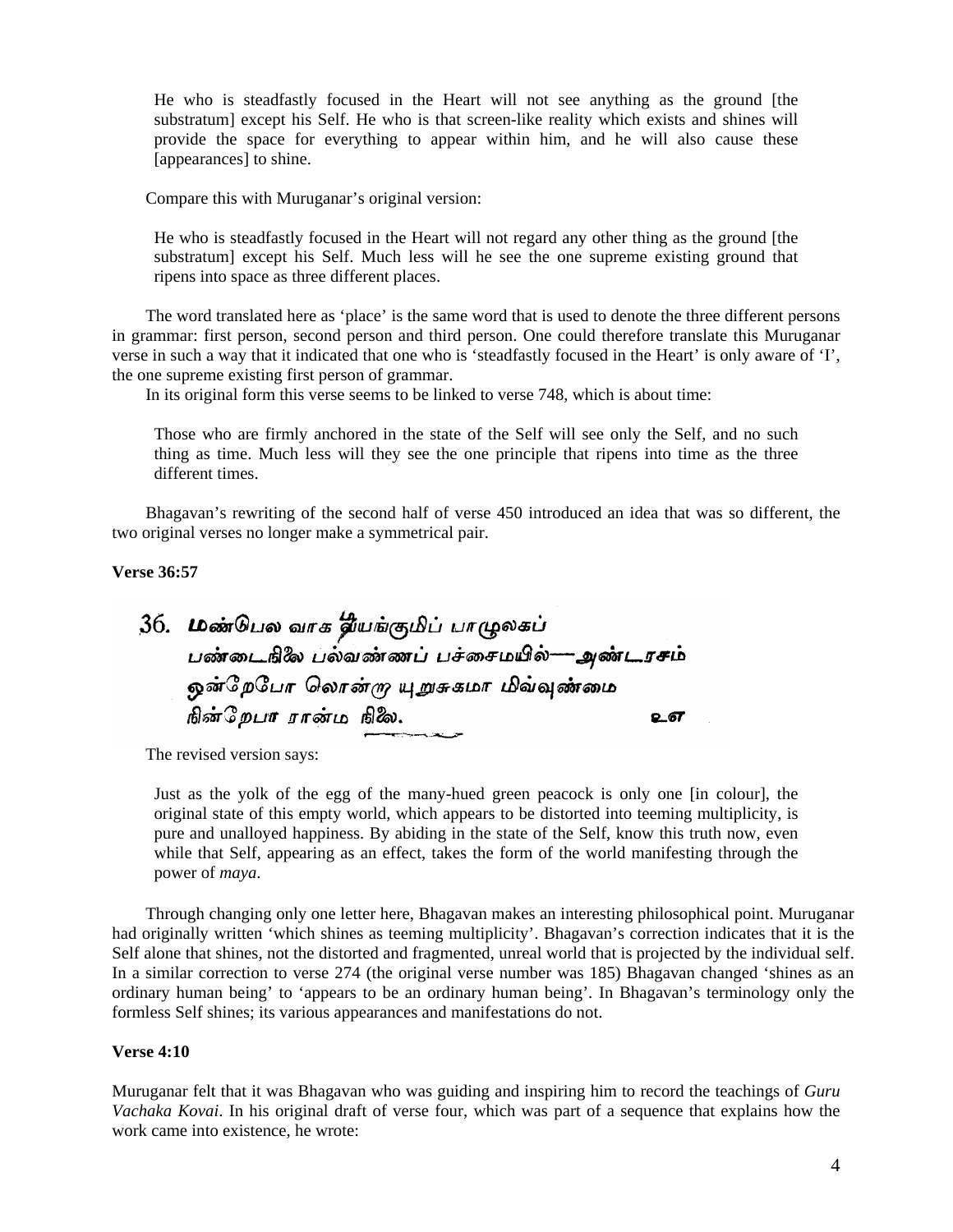Upon examination [it will be discovered] that all these letters are certainly not those written by me, a dull-witted fool, through intellectual exertion. The one who wrote them is Venkatavan, divinity in human form.

Venkatavan is one of the names of Bhagavan that Muruganar frequently uses in his poetry. When Bhagavan read this verse in a proof copy of the text, he made some significant changes to the text:

<u>அவையடக்கம்</u> சு க் கு குவா சுத்தேசாவை<br>இந்த வெழுத்துக்கள் யாளவயுமே தேருங்கால்  $\boldsymbol{q}_\text{c}$ .<br>மர்த மதிபூடை த்த மத்தவே எண்ணி யெழுத்தியவே <del>யல்ல</del> தெர்ந்தி புண்ணியனம் வேங்கடவன் போன்ம். Æ

Bhagavan's alterations made the verse read:

Upon examination, [it will be discovered that] this elegant *Guru Vachaka Kovai* was not sung by me, a dull-witted fool, through intellectual exertion. It was Venkatavan, divinity in human form, who, without conscious volition, caused me to sing it.

Bhagavan's corrections hint at an important philosophical point. While Muruganar claimed in his original verse that it was Bhagavan himself who wrote the work, presumably using Muruganar as his instrument, Bhagavan makes it clear in his revision that he was merely the impersonal causal agency.

Bhagavan took the position that the Self never performs or initiates any action. However, he also maintained that one who abides motionless and desireless as the Self creates an energy or a presence that takes care of all devotees' desires or needs. Bhagavan used the Sanskrit term '*sannidhi*' to describe this energyfield that is generated and sustained by the *jnani's* Self-abidance.<sup>8</sup> By amending the verse to '…without conscious volition, caused me to write it', Bhagavan was indicating that it was this *sannidhi* which had empowered Muruganar to compose these verses. This authoritative correction clearly indicates that it was Bhagavan himself who subconsciously inspired and prompted Muruganar to embark on this project and to continue with it for many years.

### **Verse 7:13**

This is the final verse of the prefatory section in which Muruganar described how the work had come into existence, and how he had been inspired to record Bhagavan's teachings. The initial draft of this final verse was not composed by Muruganar himself but by someone who is merely described as 'an anonymous admirer'. This anonymous author wrote:

Holding in his heart as the supreme truth the feet of illustrious Ramana, God manifesting in the form of the Guru, [Muruganar revealed] the ambrosial truth of all things. Declare that his name is Mugavai Kanna Murugan of the Bharadwaja lineage.

Mugavai is an alternative rendering of Ramanathapuram, Muruganar's home town, and Kanna is the Tamil version of Krishna, the name of Muruganar's father.

When Bhagavan saw these lines, he crossed out almost all of the original words and replaced them with a verse of his own which read:

<span id="page-4-0"></span> <sup>8</sup> <sup>8</sup> See *The Power of the Presence*, part one, pp. 81-2, for an explanation by Bhagavan of how this process works.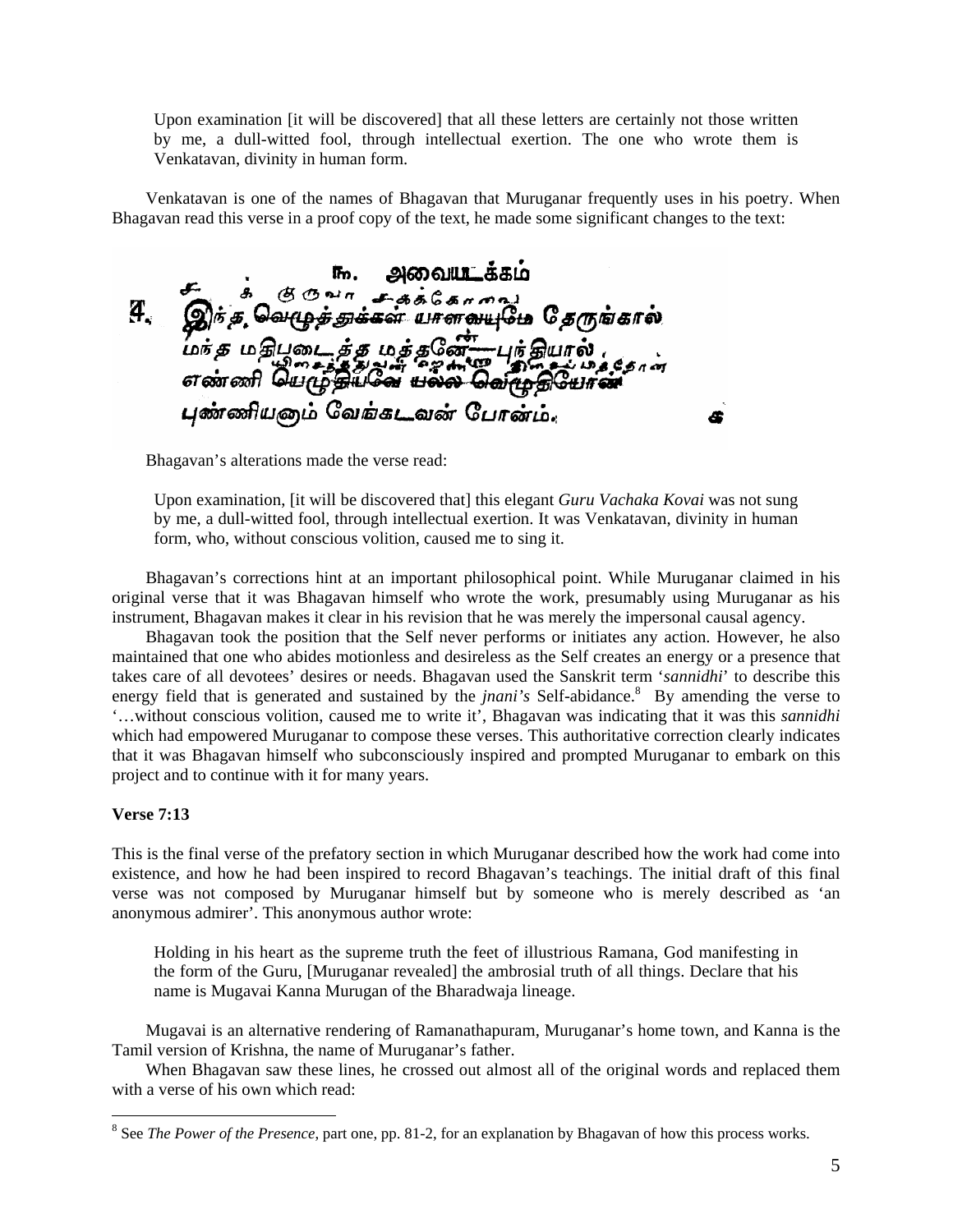He who [recorded and] strung into a garland a few of the Guru's instructions and announced this pre-eminent scripture to the world is Kanna Murugan, who sees through his eye of grace that the essence of all things is only the far-reaching feet of his Lord.

**6.** ஆக்கியோன்<br>சுருமூர்த்த <del>மான் குலரமணன் முனே</del><br>பரமார்த்த <del>மான் குலரமணன் முனே</del><br>பரமார்த்த மாகவுளம் பற்றிச்—சருவார்த்த<br>வண்ணமுக்கம் பார்த்த வாகம்கள் முன் முன் முன்  $Z_{\star}$ வண்ணமுதாம் பாரத்து வாசமா பான்முகவைக mi) y & a city a city ran de la  $\theta$ on

The word rendered as 'pre-eminent scripture' (*paramarttam*) can also be translated as 'Supreme Truth', 'Supreme treasure', or 'Treasure of *jnana*'. Whichever phrase one chooses, it is a supreme accolade given by Bhagavan to this collection of teachings.<sup>[9](#page-5-0)</sup> It is also worth noting that in the final portion of the verse – 'Murugan, who sees through his eye of grace that the essence of all things is only the far-reaching feet of his Lord' – Bhagavan is confirming that Muruganar is having the experience of seeing everything as the Self. Overall, it is a glowing tribute by Bhagavan to Muruganar and the verses that comprise this 'pre-eminent scripture'.

#### **The Introduction**

Bhagavan made a highly significant editing intervention in the introduction that had been written by the editor and compiler, Sadhu Natanananda. Towards the end of this introduction Sadhu Natanananda had written the following sentence:

In summary, it can be said that this is a work that has come into existence to explain in great detail and in a pristine form Sri Ramana's philosophy and its essential nature [*swarupa*].<sup>[10](#page-5-1)</sup>

சுருங்கக்கூறின், ஸ்ரீரமண சித்தாந்தத்தையும் அதன்<br>சொரூபத்தையும் இயல்வடிவிலே விரிவாக விளக்கப்<br>போந்த நூல் இதிர்எலாம்.

After the penultimate word of this sentence, *idu*, Bhagavan inserted the suffix '*ay*'. By itself the word '*idu*' means 'this', but the addition of this suffix makes a significant difference to the meaning of the verse. In Tamil the addition of this suffix '*ay*' to make the word '*iduvay*' can give two meanings that can be roughly translated as 'this definitely' or 'this alone'.

Let me explain this in more detail because Bhagavan is making an important statement here. If the sentence 'Out of all the books on the shelf this alone is worth reading' was translated into Tamil, the words 'this alone' would be translated by '*iduvay*'. The '*ay*' suffix isolates one item of a group from the rest – here, the one book from the many – and then makes a statement that refers exclusively to that one isolated component. If '*iduvay*' was given the alternative meaning 'this definitely' in the sentence I have just given, the meaning would change slightly to 'this is definitely worth reading'. It is not as absolute

<span id="page-5-0"></span><sup>-&</sup>lt;br>9 <sup>9</sup> The Tamil version given here, with Bhagavan's handwritten corrections, was not the final draft. A further slight amendment was made to the third line prior to publication to make it conform to the rules of Tamil prosody. 10 *Guru Vachaka Kovai*, 1939 Tamil edition, p. xvi.

<span id="page-5-1"></span>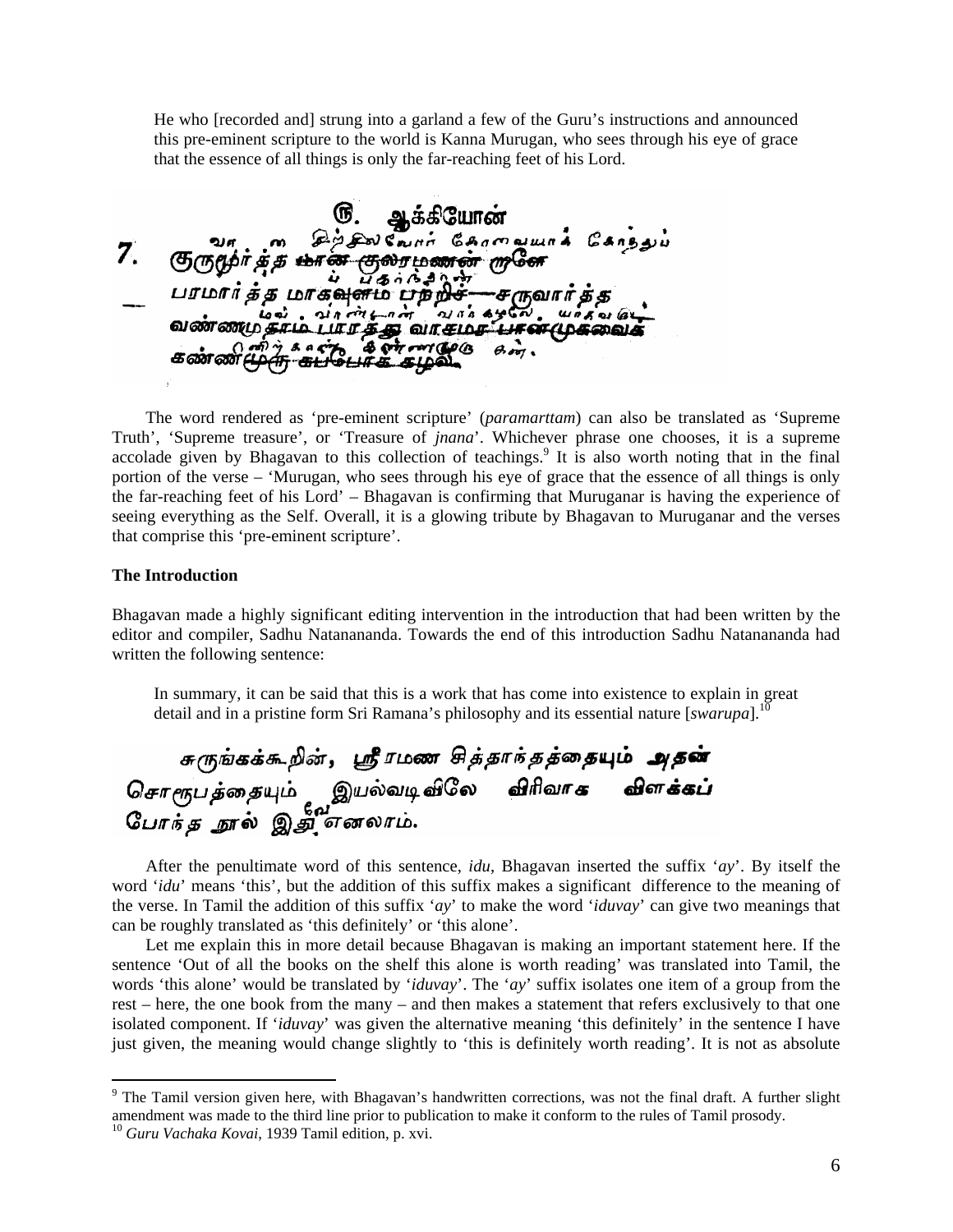and exclusive as 'this alone', but the meaning is substantially the same: one particular book has been given a very high recommendation.

Bhagavan's interpolation of '*ay*' after the word '*idu*' separates *Guru Vachaka Kovai* from all the other books of his teachings (or at least the ones that existed in 1939) and then praises it by saying: '[out of all the available books on Sri Ramana's teachings] this work alone has come into existence to explain in great detail and in a pristine form Sri Ramana's philosophy and its essential nature'. If the alternative translation of '*ay*' is used, it would mean, 'this book has most definitely come into existence to explain in great detail and in a pristine form Sri Ramana's philosophy and its essential nature'.

Whichever of the two options one takes, Bhagavan's editorial insertion at this point gives an exceptional and unique imprimatur to this collection of teachings.

## **The Unique Authority of** *Guru Vachaka Kovai* **in the Ramana Literature**

*Guru Vachaka Kovai* contains the largest collection of Bhagavan's spoken teachings that was checked and revised by Bhagavan himself during his lifetime. There are other records of his conversations – *Sri Ramana Gita*, *Maharshi's Gospel*, the talks that precede *Sat Darshana Bhashya* – that Bhagavan went through and edited in some way, but if one adds all these other checked and revised texts together, their total still falls short of the volume of material that appears in *Guru Vachaka Kovai*. Bhagavan was shown the manuscripts that ended up as *Day by Day with Bhagavan* and *Talks with Sri Ramana Maharshi*, but he never went through them, pen in hand, as he did with *Guru Vachaka Kovai*, revising the contents to make sure that they conformed to his teachings.

In addition to the sheer volume of the text and the philosophical breadth of its coverage, it is important to note that these *Guru Vachaka Kovai* teachings were recorded in Tamil, the language in which they were originally spoken by Bhagavan. It is an astonishing and little-appreciated fact that while Bhagavan usually spoke Tamil when he answered philosophical questions, virtually all of the people, with the exception of Muruganar, who recorded what he said chose to record his statements in some other language. *Maharshi's Gospel* and *Talks with Sri Ramana Maharshi*, for example, were first published in English, and the Tamil editions that currently exist are translations of these English texts, not original Tamil renderings of the conversations. It was Muruganar alone who succeeded not only in recording a massive corpus of teachings in Tamil, but also inspiring Bhagavan to check, revise, and occasionally completely rewrite the verses.

In an essay he wrote on Muruganar, Sadhu Om made the following remarks about the pre-eminent place of *Guru Vachaka Kovai* in the Ramana literature:

…if anyone wants a single text of Sri Bhagavan's teachings in which clear expositions of all the various secrets of spiritual wisdom that should be known by the world are gathered together, that one text is *Guru Vachaka Kovai*…

… If we want to verify what the correct teaching of Sri Bhagavan is on any particular subject, the answer will be available in *Ulladu Narpadu*, *Upadesa Undiyar* or *Guru Vachaka Kovai*. Therefore, these three works are the true *Sri Ramana prasthanatraya* [the three fundamental texts of Sri Ramana's divine revelation] and they are indeed a *prasadam* [blessed gift] of his grace which the world has received through the agency of Sri Muruganar. $^{11}$  $^{11}$  $^{11}$ 

This idea, first articulated by Sadhu Om, that *Guru Vachaka Kovai* is a component of the *Sri Ramana prasthanatraya* was endorsed by both Professor K. Swaminathan<sup>12</sup> and by Sri T. N. Venkataraman, the former president of Sri Ramanasramam, in his introduction to Prof. Swaminathan's translation of *Guru Vachaka Kovai*. [13](#page-6-2)

<span id="page-6-0"></span>

<span id="page-6-2"></span><span id="page-6-1"></span>

<sup>&</sup>lt;sup>11</sup> *Ramana's Muruganar*, p. 70.<br><sup>12</sup> *Ramana's Muruganar*, p. 114.<br><sup>13</sup> *The Garland of Guru's Sayings*, p. iii. H. Vaidyanathan in his brief article on *Guru Vachaka Kovai* in Ramana's Muruganar (p. 148) makes the same claim.